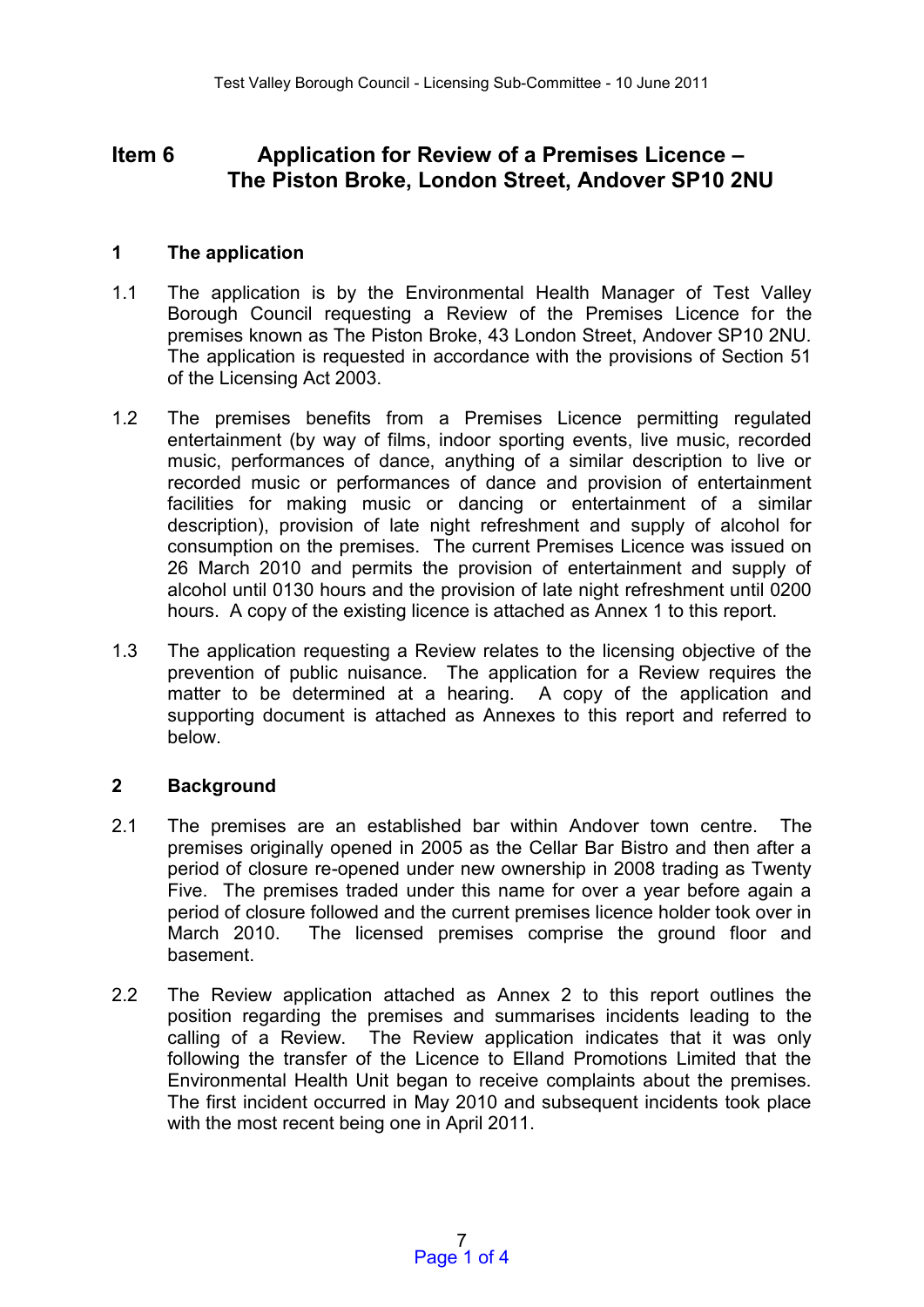2.3 The Review application states "that unreasonable disturbance is being caused by The Piston Broke on a regular basis to their residential neighbours. Therefore this review is called in the interests of the prevention of public nuisance."

### **3 Grounds for the Review**

The applicant states the grounds for the review in their application. In addition the Environmental Health Manager has provided the following additional documentation in support of their application:

Map of premises location – Annex 3

Copy of letter to Premises Licence holder dated 23 July 2010 – Annex 3

Copy of letter to Premises Licence holder dated 11 August 2010 – Annex 3

Copy of letter to Premises Licence holder dated 20 August 2010 – Annex 3

Additional information – Annex 4

#### **4 Relevant Representations – Responsible Authorities**

- 4.1 **Hampshire County Council Trading Standards Service –** does not wish to make a representation.
- 4.2 **Test Valley Borough Council** Planning and Building Service .raises an objection to the existing operation [of the premises] based on the findings of the Environmental Protection Officers, it appears that it is clear that the premises are being operated in such a way that causes, and thus fails to prevent, public nuisance as a result of noise, which causes harm to the residential amenities of occupants in the immediate vicinity. The Service would support the concerns of the Environmental Protection Officers.
- 4.3 **Test Valley Borough Council** Environmental Health Unit the Commercial Team have no comments to make in respect of the licensing objective of public safety.
- 4.4 **Hampshire Constabulary –** support the application for review and have submitted their own representation in respect of the licensing objective of the prevention of crime and disorder. The Police have concerns over what they consider to be the disproportionate amount of crime and disorder associated with the premises. Their concerns are documented in Annex 5 to this report.
- 4.5 **Hampshire Fire and Rescue Service –** does not wish to make a representation.
- 4.6 **Hampshire County Council Safeguarding Unit –** does not wish to make any representation but supports the Review.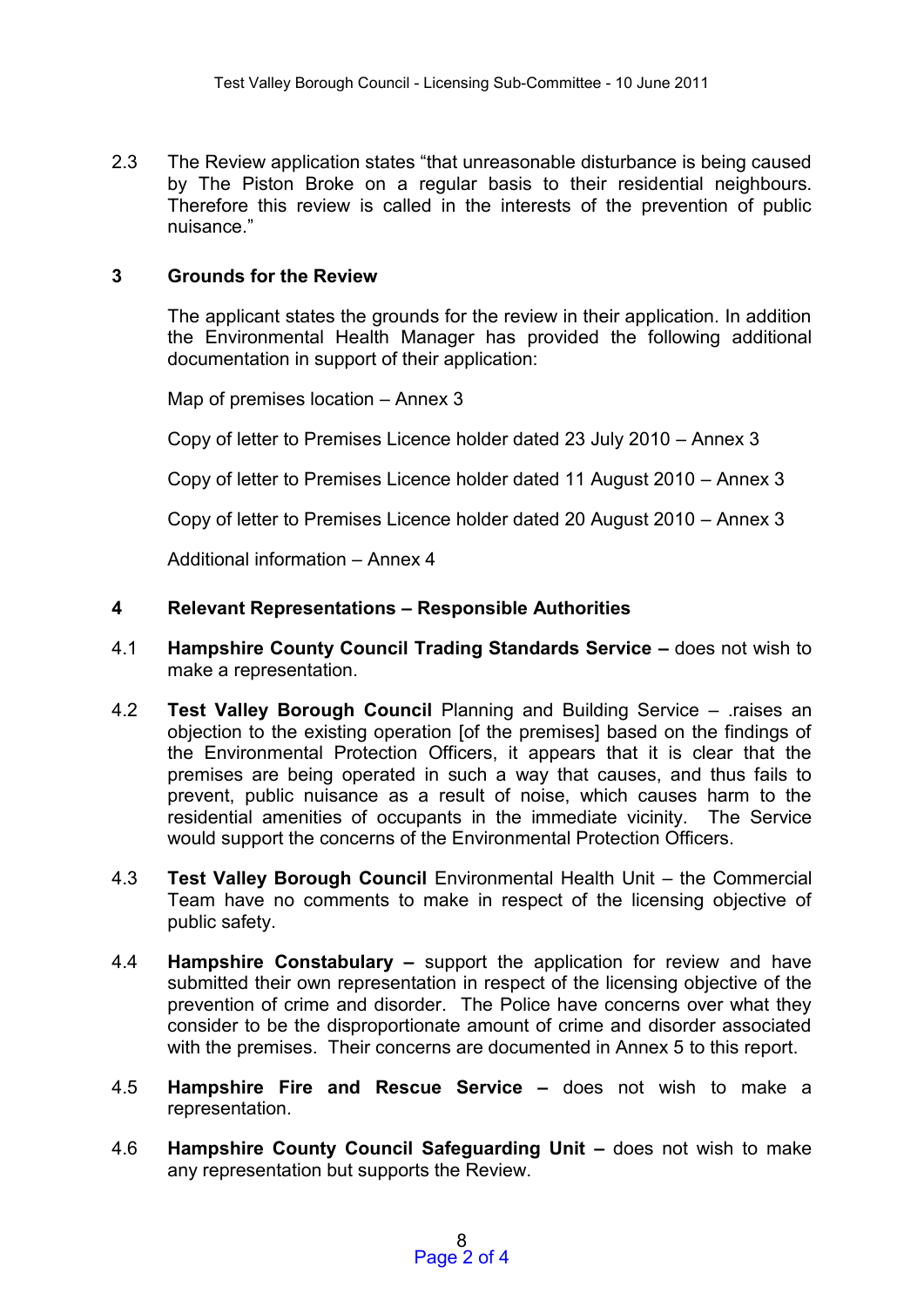# **5 Relevant Representations – Interested Parties**

5.1 There are no representations from interested parties.

## **6 Policy Considerations**

6.1 It is considered that the following extracts from the guidance issued by the Secretary of State under section 182 of the Licensing Act 2003 are relevant.

2.1-2.18 – Crime and disorder 2.19-2.28 – Public safety 2.32-2.39 – Public nuisance 3.8-3.11 – Regulated entertainment 9.19-9.28 – Hearings 10.1-10.18 - Conditions 11.1-11.22 – Reviews

A copy of the Secretary of State's Guidance will be provided at the meeting for Members of the Committee. Additional copies can be obtained from the Home Office website.

6.2 It is considered that the following extracts from the Licensing Authority's own Statement of Licensing Policy are relevant to this application:

Section A: Prevention of Crime and Disorder

Section C: Public nuisance

The Statement of Licensing Policy has been provided to Members of the Committee. Additional copies will be provided at the hearing. Copies can also be obtained from the Licensing Section of the Legal and Democratic Service or downloaded from the Council's website.

### **7 Observations**

- 7.1 The Committee is obliged to determine this application with a view to promoting the four licensing objectives of prevention of crime and disorder, public safety, prevention of public nuisance and the protection of children from harm. In making its decision, the Committee is also obliged to have regard to the national Guidance and the Council's own Statement of Licensing Policy. The Committee must also have regard to all of the representations made and the evidence it hears. The Committee must take such of the following steps as it considers necessary for the promotion of the licensing objectives:
	- a) Modify the conditions of the Premises Licence, by altering or omitting or adding to them.
	- b) Exclude a licensable activity from the scope of the licence.
	- c) Remove the Designated Premises Supervisor.